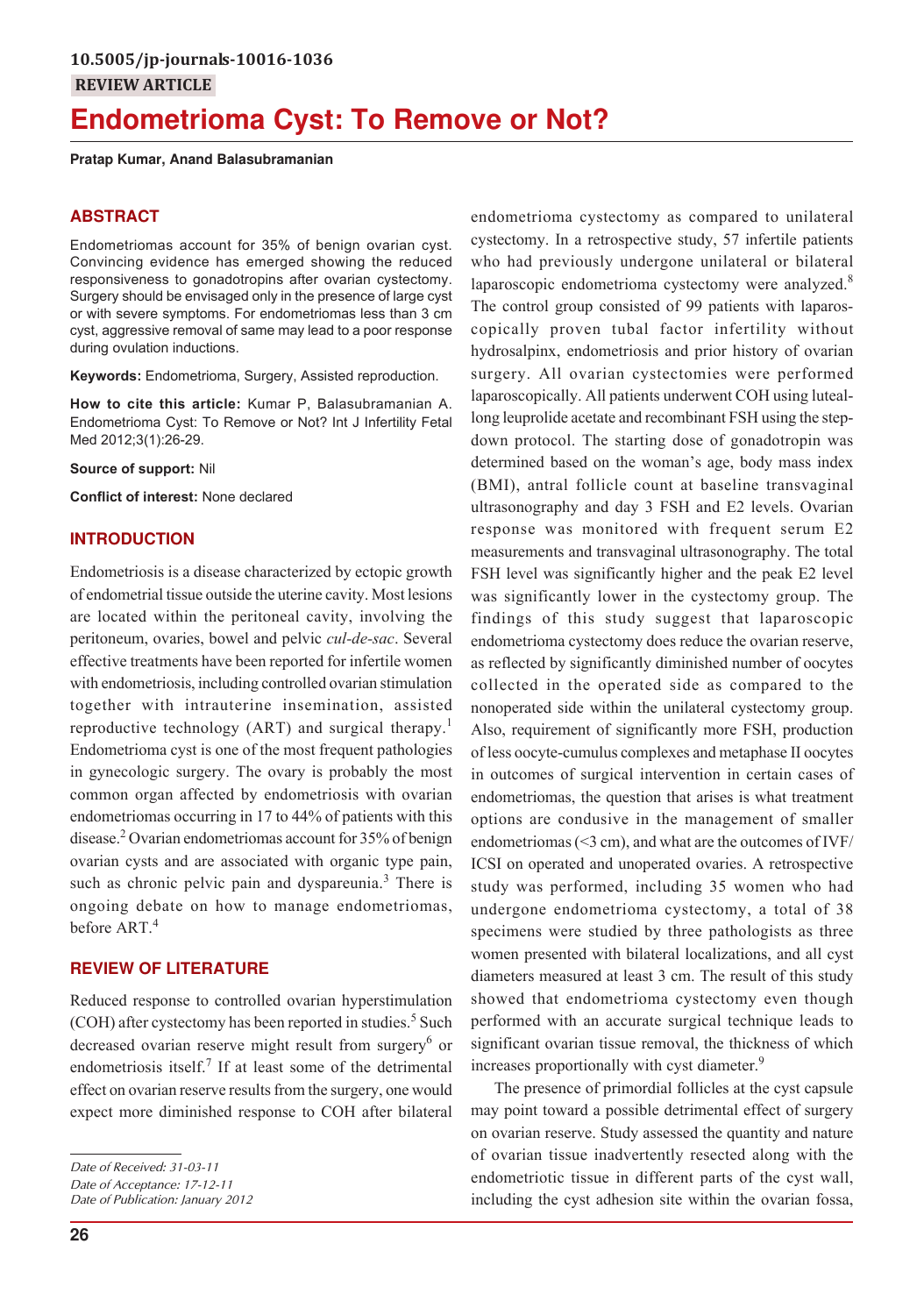the intermediate part of the cyst wall and ovarian hilus. It was found that at the initial adhesion site and at the intermediate part of the cyst wall, the ovarian tissue that was removed along with the endometrioma wall mainly constituted of tissue with no follicles or only primordial follicles whereas closer to the ovarian hilus, the ovarian tissue removed along with the endometrioma wall mostly consisted of tissue that contained primary and secondary follicles.<sup>4</sup>

A study was conducted to investigate the effect of conservative surgery of ovarian endometriomas before an intracytoplasmic sperm injection (ICSI) cycle.<sup>10</sup> Ninety-nine patients with endometriomas who were referred to an ICSI cycle were enrolled in the study. The patients were prospectively randomized into two groups: Group I (49 patients) underwent conservative ovarian surgery before the ICSI cycle and group II (50 patients) underwent the ICSI cycle directly. The stimulation was started 3 months after the operation in group I and directly in group II. In the ovarian surgery group, stimulation was significantly longer (14.0 days in group I and 10.8 days in group II;  $p = 0.001$ ), total recombinant FSH dose was significantly higher (4575 IU in group I and 3675 IU in group II;  $p = 0.001$ ) and mean number of mature oocytes was significantly lower (7.8 in group I and 8.6 in group II;  $p = 0.032$ ). There was no difference in terms of fertilization (86% in group I and 88% in group II), implantation (16.5% in group I and 18.5% in group II) and pregnancy rates (34% in group I and 38% in group II). Ovarian surgery resulted in longer stimulation, higher FSH requirement and lower oocyte number, but fertilization, pregnancy and implantation rates did not differ between the groups.

Conflicting information emerging from the literature may be consequent to the fact that endometriomas are mostly monolateral. The contralateral intact ovary may adequately supply for the reduced function of the affected one. To clarify this point, a study assessed IVF-ICSI outcome in women operated on for bilateral endometriomas. Sixty-eight cases and 136 controls were recruited. Women operated on for bilateral endometriotic ovarian cysts had a higher withdrawal rate for poor response ( $p < 0.001$ ). In these patients, despite the use of higher doses of gonadotrophins, the number of follicles ( $p = 0.006$ ), oocytes retrieved  $(p = 0.024)$  and embryos obtained  $(p = 0.024)$  were significantly lower. The study concluded that the IVF outcome is significantly impaired in women operated on for bilateral ovarian endometriomas.<sup>11</sup>

The objective of a retrospective study using 100 endometriosis patients was to establish whether operative treatment of recurrent ovarian endometriosis improves the prognosis of *in vitro* fertilization.<sup>12</sup> Forty-five patients had an ovarian endometrioma during IVF treatment, 36 of the cases being recurrences after a previous operation. Fiftyfive patients had ovarian endometriomas operated without recurrence. The patient groups with or without endometriosis did not differ in age, duration of infertility, sperm parameters, amount of gonadotropins required per oocyte and number of retrieved oocytes. The patients with ovarian endometriosis had more embryos (mean 3.9) than women without endometriomas (mean 2.8) ( $p < 0.05$ ) and the respective pregnancy rates per IVF cycle were 38 and 22%. Patients with endometriomas had a live birth rate of 27% compared with 20% in women with no endometriomas. Thus, concluding that the presence of a small endometrioma does not reduce the success of IVF treatment.

A retrospective, matched case-control study, where the objective was to investigate whether conservative surgery on ovarian endometriomas before an IVF cycle improves fertility outcomes.<sup>13</sup> Around 189 women with endometriomas who underwent IVF treatment: Fifty-six women proceeded directly to IVF, and 133 first underwent conservative ovarian surgery. The interventions used were controlled ovarian hyperstimulation and IVF-ET. The outcome was measured in relation to: Response to gonadotropins, fertilization, implantation and pregnancy rates, the results were as such; aside from lower peak E2 levels on the day of hCG and a higher total FSH dose in women previously operated for an endometrioma, no significant differences were found between the two groups in the different IVF variables analyzed. Hence, concluding that laparoscopic cystectomy for endometriomas before commencing an IVF cycle does not improve fertility outcomes. Proceeding directly to controlled ovarian hyperstimulation in women with asymptomatic ovarian endometriomas might reduce the time to pregnancy, the costs of treatment and the hypothetical complications of laparoscopic surgery.

The purpose of another study was to evaluate the cystectomy-induced damage on the follicular growth and ovulation of an affected ovary during natural cycles. Twenty-eight infertile patients with unilateral ovarian endometriomas who underwent laparoscopic cystectomy were retrospectively evaluated. The ovulation rate of an affected ovary during natural cycles was compared before and after cystectomy in each patient. The results were that after surgery, the ovulation rate was significantly lower than that before cystectomy  $(16.9 \pm 4.5\% \text{ vs } 34.4 \pm 6.6\%,$  $p = 0.013$ ). After surgery, 14 pregnancies were achieved without IVF treatment, and only two of them (14.3%) were achieved from an operated-side ovary. Thus, concluding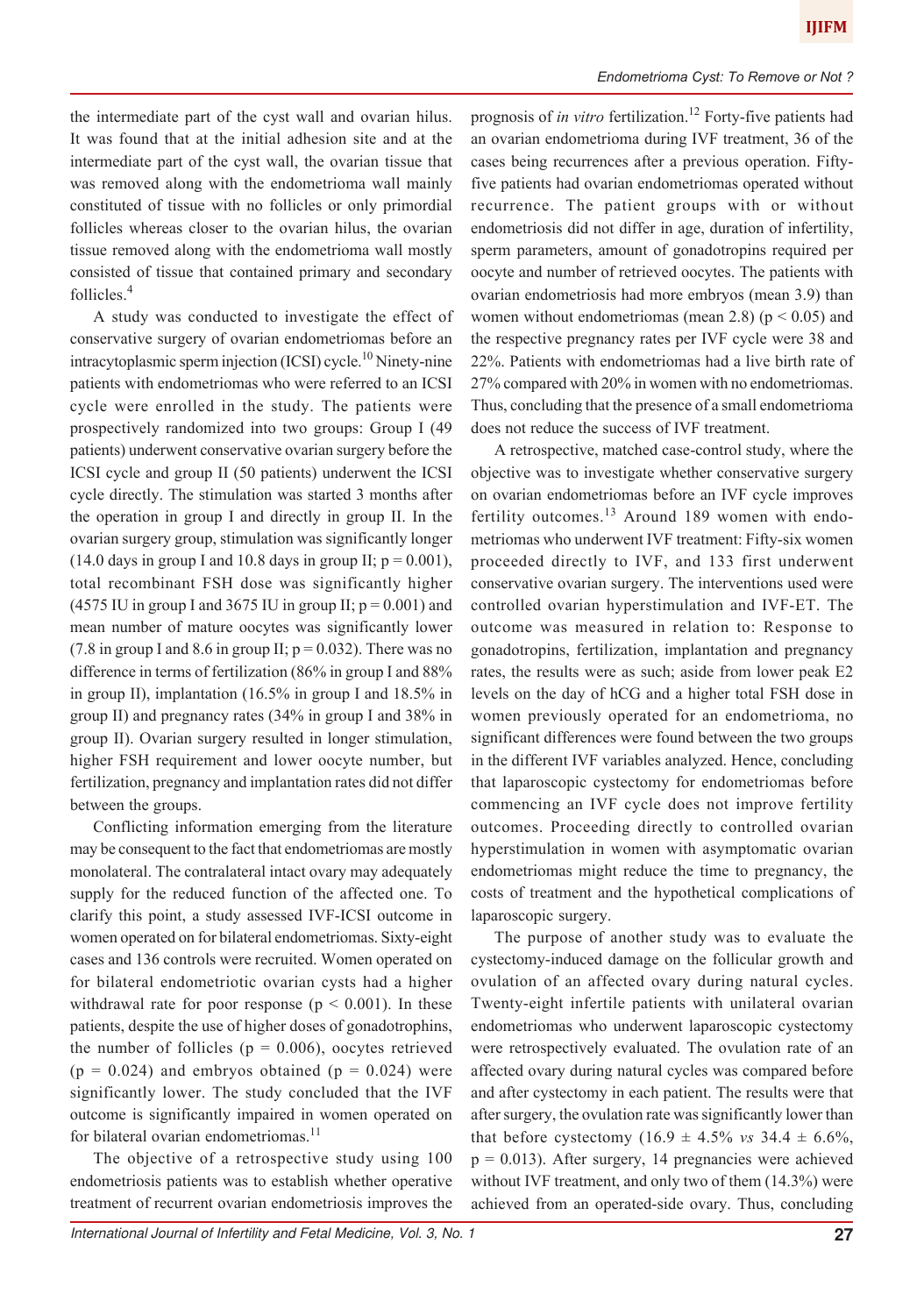that laparoscopic cystectomy is an invasive treatment in that it reduces the frequency of ovulation; however, the pregnancy rate per ovulation did not deteriorate.<sup>14</sup>

Medical treatment with gonadotropin-releasing hormone analogs improves the outcome of ART. When age, ovarian reserve and male and tubal status permit, surgery should be considered immediately so that time is dedicated to attempt to conceive naturally. In other cases, the preference is for administration of gonadotropinreleasing hormone analogs before ART and no surgery beforehand. The strategy of early surgery, however, seems counterintuitive because of beliefs that milder nonsurgical options should be offered first and surgery last (only if initial treatment attempts fail). Weighing up the relative advantages of surgery, medical treatment and ART are the foundations for a global approach to infertility associated with endometriosis.<sup>15</sup>

Assisted reproductive technology is a widely accepted treatment for infertile women with endometriosis. The presence of an ovarian endometrial cyst reduces the quality of oocytes, while surgical resection of endometrioma may reduce the ovarian reserve for ovarian stimulation by exogenous gonadotropins. A study was done to determine the kind of pretreatment to be given for ovarian endometriotic cyst before IVF-ET.<sup>16</sup> Infertile women with endometrioma who underwent IVF-ET were divided into three groups in the study as follows:

- *Group I:* Patients who had received laparotomy or laparoscopy for ovarian endometrioma.
- Group II: Patients for whom the endometrioma content had been aspirated and treated with or without alcohol fixation.

Group III: Patients who did not undergo pretreatment. The number of retrieved oocytes, rate of mature oocytes and fertilization rate were compared among groups. The results showed that pretreatment for endometrioma reduces the number of retrieved oocytes. Although oocyte quality as a rate of mature oocytes was not affected by the presence of an ovarian endometrial cyst, the fertilization rate was improved by cyst aspiration. The authors thus propose that surgical pretreatment is not necessary for ovarian endometrial cyst before IVF-ET. However, cyst aspiration has its own disadvantages and is not recommended.

## **CONCLUSION**

The classic, unproven dogma that ovarian endometrioma should be removed in all infertile women prior to IVF has been recently questioned. Convincing evidence has emerged showing that responsiveness to gonadotrophins after ovarian

cystectomy is reduced. Of relevance, here is that surgery exposes women to risk related to a demanding procedure whereas risks associated with expectant management are mostly anecdotal or of doubtful clinical relevance. Surgery should be envisaged only in presence of large cysts (balancing the threshold to operate with the cyst location within the ovary), or to treat concomitant pain symptoms which are refractory to medical treatments, or when malignancy cannot reliably be ruled out. Hence, proceeding directly to IVF to reduce time to pregnancy, to avoid potential surgical complications and to limit patient costs may be useful in women with small endometriomas. For endometriomas lesser than 3 cm, the most plausible treatment option would be to give medical support to the patient along with ART. The presence of a small endometrioma does not reduce the success of ART. One should keep in mind that aggressive removal of endometriotic cyst will remove a large number of oocytes and, hence, the particular individual following ovarian cystectomy becomes a poor responder, particularly when done on both sides.

### **REFERENCES**

- 1. Olive DL, Pritts EA. Treatment of endometriosis. N Engl J Med 2001;345:266-75.
- 2. Jenkins S, Olive DL, Haney AF. Endometriosis: Pathogenetic implications of the anatomic distribution. Obstet Gynecol 1986;67:335-38.
- 3. Vercellini P. Endometriosis: What pain it is? Semin Reprod Endocrinol 1997;15:251-56.
- 4. Ibrahim Esinler, Gurkan Bozdag, Funda Aybar, Ulku Bayar, Hakan Yaral. Outcome of in vitro fertilization/intracytoplasmic sperm injection after laparoscopic cystectomy for endometriomas. Fertility and Sterility, June 2006;85(6):1730-34.
- 5. Ho HY, Lee RK, Hwu YM, Lin MH, Su JT, Tsai YC. Poor response of ovaries with endometrioma previously treated with cystectomy to controlled ovarian hyperstimulation. J Assist Reprod Genet 2002;19:507-11.
- 6. Suganuma N, Wakahara Y, Ishida D, Asano M, Kitagawa T, Katsumata Y, et al. Pretreatment for ovarian endometrial cyst before in vitro fertilization. Gynecol Obstet Invest 2002; 54(Suppl 1):36-42.
- 7. Bergendal A, Naffah S, Nagy C, Bergqvist A, Sjoblom P, Hillensjo T. Outcome of IVF in patients with endometriosis in comparison with tubal-factor infertility. J Assist Reprod Genet 1998;15:530-34.
- 8. Bukulmez O, Yarali H, Yucel A, Sari T, Gurgan T. Intracytoplasmic sperm injection versus in vitro fertilization for patients with a tubal factor as their sole cause of infertility: A prospective, randomized trial. Fertil Steril 2000;73:38-42.
- 9. Roman H, Tarta O, Pura I, Opris I, Bourdel N, Marpeau L, Sabourin JC. Direct proportional relationship between endometrioma size and ovarian parenchyma inadvertently removed during cystectomy, and its implication on the management of enlarged endometriomas. Hum Reprod June 2010;25(6):1428-32. Epub 8 Apr, 2010.